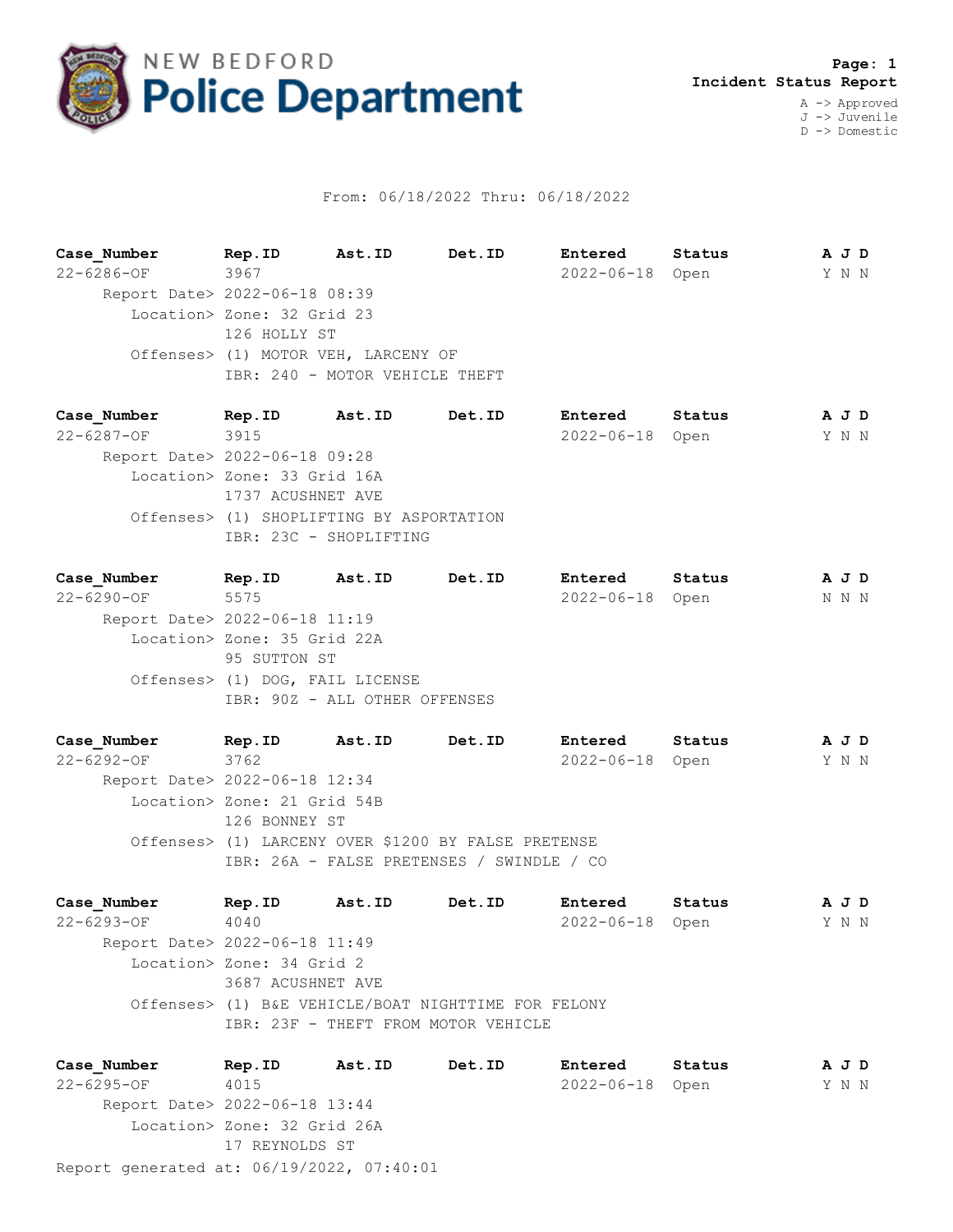

 **Page: 2 Incident Status Report** A -> Approved

J -> Juvenile D -> Domestic

 Offenses> (1) LARCENY OF REGISTRATION/LICENSE PLATE/TAG IBR: 23G - THEFT OF MOTOR VEHICLE PARTS O

| Case Number                   | Rep.ID                          | Ast.ID | Det.ID | <b>Entered</b>  | Status | A J D |  |
|-------------------------------|---------------------------------|--------|--------|-----------------|--------|-------|--|
| $22 - 6296 - 0F$              | 5575                            |        |        | 2022-06-18 Open |        | N N N |  |
| Report Date> 2022-06-18 14:35 |                                 |        |        |                 |        |       |  |
|                               | Location> Zone: 22 Grid 58B     |        |        |                 |        |       |  |
|                               | 83 WINSOR ST                    |        |        |                 |        |       |  |
|                               | Offenses> (1) DOG, FAIL LICENSE |        |        |                 |        |       |  |
|                               | IBR: 90Z - ALL OTHER OFFENSES   |        |        |                 |        |       |  |
|                               | (2) BODILY INJURY BY DOG        |        |        |                 |        |       |  |
|                               | IBR: 90Z - ALL OTHER OFFENSES   |        |        |                 |        |       |  |
|                               |                                 |        |        |                 |        |       |  |

| Rep.ID | Ast.ID | Det.ID                                                                         | Entered                                                               | Status |                 |                |
|--------|--------|--------------------------------------------------------------------------------|-----------------------------------------------------------------------|--------|-----------------|----------------|
|        |        |                                                                                |                                                                       |        |                 |                |
|        |        |                                                                                |                                                                       |        |                 |                |
|        |        |                                                                                |                                                                       |        |                 |                |
|        |        |                                                                                |                                                                       |        |                 |                |
|        |        |                                                                                |                                                                       |        |                 |                |
|        |        |                                                                                |                                                                       |        |                 |                |
|        | 3781   | Report Date> 2022-06-18 15:14<br>Location> Zone: 22 Grid 62<br>99 ROCKDALE AVE | Offenses> (1) MOTOR VEH, LARCENY OF<br>IBR: 240 - MOTOR VEHICLE THEFT |        | 2022-06-18 Open | A J D<br>Y N N |

**Case\_Number Rep.ID Ast.ID Det.ID Entered Status A J D** 22-6306-OF 4031 4096 2022-06-18 Open Y N N Report Date> 2022-06-18 17:51 Location> Zone: 22 Grid 57A 400 RIVET ST Offenses> (1) A&B IBR: 13B - SIMPLE ASSAULT

| Case Number                   | Rep.ID                     | Ast.ID | Det.ID                                       | Entered         | Status | AJD   |  |
|-------------------------------|----------------------------|--------|----------------------------------------------|-----------------|--------|-------|--|
| $22 - 6307 - OF$              | 4031                       |        |                                              | 2022-06-18 Open |        | Y N N |  |
| Report Date> 2022-06-18 17:48 |                            |        |                                              |                 |        |       |  |
|                               | Location> Zone: 22 Grid 56 |        |                                              |                 |        |       |  |
|                               | 7 EDWARD ST                |        |                                              |                 |        |       |  |
|                               |                            |        | Offenses> (1) VANDALIZE PROPERTY c266 \$126A |                 |        |       |  |
|                               |                            |        | IBR: 290 - DESTRUCTION / DAMAGE / VANDALI    |                 |        |       |  |
|                               |                            |        |                                              |                 |        |       |  |

**Case\_Number Rep.ID Ast.ID Det.ID Entered Status A J D** 22-6314-OF 4100 4102 2022-06-18 Open Y N N Report Date> 2022-06-18 20:57 Location> Zone: 21 Grid 53

Report generated at: 06/19/2022, 07:40:01